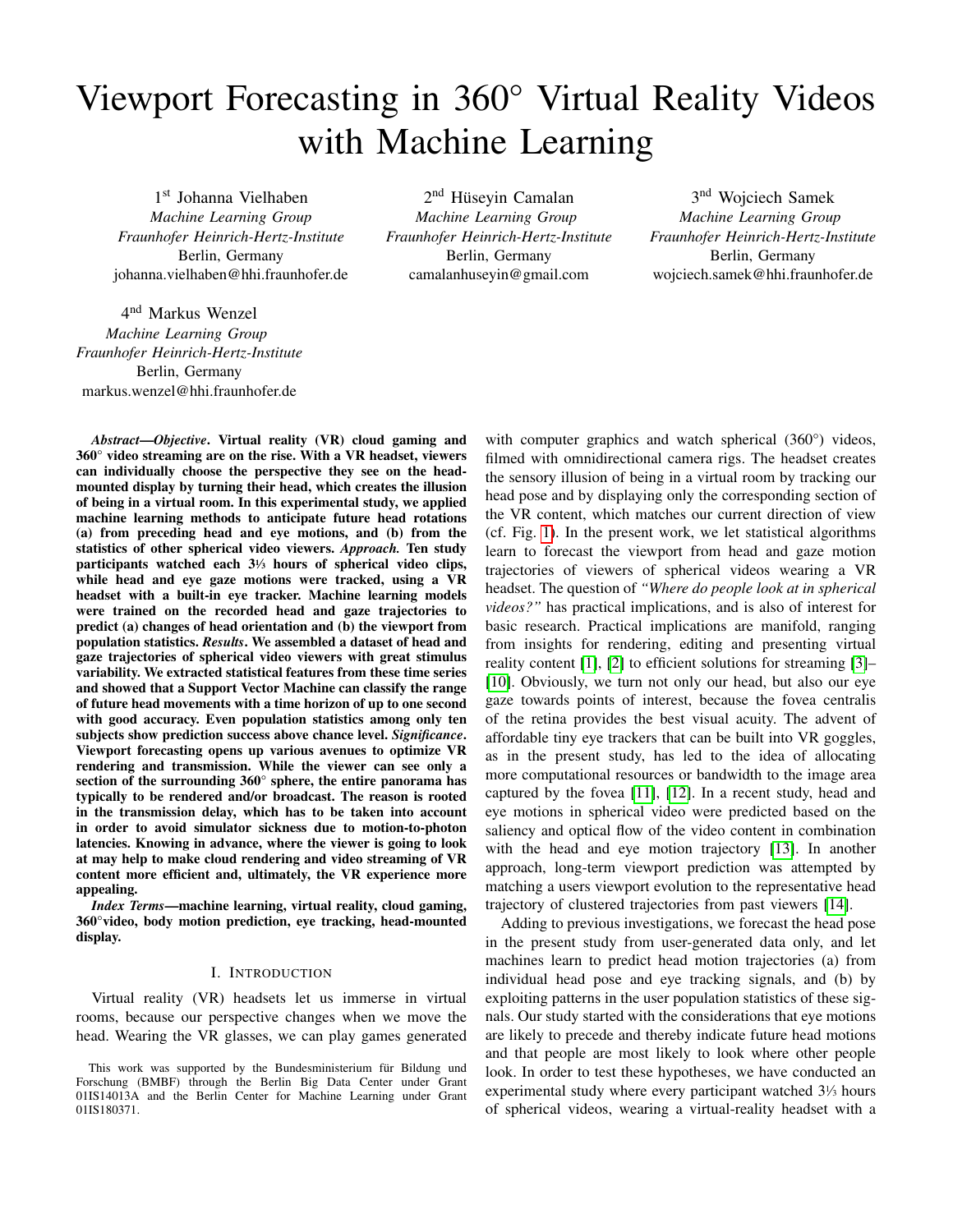built-in eye tracker (cf. Fig. 1). So far, experimental studies measuring head and eye motions of viewers of spherical videos are still rare [\[13\]](#page-6-6). Crucially, our study is characterized by a great stimulus variability, because each participant viewed various, realistic videos, which resulted in an extensive data set. The data-driven methods presented here are expected to further virtual reality applications, both on the technical side (e.g., for efficient streaming of 360° video, or for remote rendering of virtual reality content in cloud-based gaming), and on the artistic side (e.g., for interactive games, which anticipate and play with the user actions, or for improved 360° movie editing).

## II. VR EXPERIMENT

#### *A. Experimental Design*

Each participant of the study watched 50 spherical video clips in random order, wearing a virtual reality headset, while standing, and while head and eye motions were measured. The content of the videos is diverse and comprises, for instance, filmed documentations, concerts, short films and movie trailers, as well as rendered animations. The clips have an average duration of about four minutes, ranging from  $1\frac{1}{2}$ minutes to  $10\frac{1}{2}$  minutes, and sum up to a total duration of about 3<sup>1</sup> ⁄<sup>3</sup> hours. The spherical videos were downloaded from the content platforms "YouTube" and "Vimeo" in the best possible resolution (mostly in 4K) using the software "4K Video Downloader" (Open Media LLC) The video clips sum to 29.4 Gigabyte, where 20 clips were projected in the equirectangular layout and 30 were projected in the cube map layout. An overview of the video clips is given in Table [III.](#page-7-0)

## *B. Experimental Apparatus*

The virtual reality headset "HTC Vive" (HTC Corporation, Taiwan, and Valve Corporation, USA) displayed the videos with a refresh rate of 90 Hz and with a resolution of  $1080 \times 1200$  pixels per eye. The field of view is approximately circular and has a diameter of about 110°. The software "Whirligig Player" served as spherical video player [\(http://www.whirligig.xyz\)](http://www.whirligig.xyz), running on the software platfom "SteamVR" (Valve). The following signals streams were measured and recorded in synchrony with the "LabRecorder" of the "Lab Streaming Layer" (LSL; Swartz Center for Computational Neuroscience, University of California, San Diego, USA): The eye gaze was measured by the "HTC Vive Binocular Add-on" integrated in the virtual reality headset, and the corresponding software "Pupil" (Pupil Labs, Germany) [\[15\]](#page-6-8). "Pupil" measures the gaze as  $x$  and  $y$  coordinates r within the viewport at a frame rate of 119 Hz. The head pose was tracked by the headset that is equipped with a gyroscope, an inertial measurement unit, infrared light receivers and external infrared emitters mounted on tripods in an overhead position. The head orientation (represented by rotation matrices  $R$ ) was accessed with the software "OpenVR" (Valve) and recorded at 119 Hz with LSL. The current running time of the videos was obtained from the "Time Code Server" of the Whirligig Player at 10 Hz and forwarded to LSL.



<span id="page-1-0"></span>Fig. 1. The participants of the study viewed spherical videos through virtual reality glasses with a built-in eye tracker. The head pose determines the viewport on the spherical video. The retina of each eye provides the best visual acuity in the fovea with a range of about 5°. Gaze movements shift the location of the fovea across the viewport.

## *C. Data Acquisition*

Ten people participated in the experimental study (age:  $27.2 \pm 1.9$  years; mean  $\pm$  standard deviation; 7 female, 3 male; 5 with normal vision, 4 with contact lenses, 1 wearing spectacles). Before starting the experiment, the test subjects gave their informed written consent to participate in the study and to the data acquisition and processing. After the experiment, the test subjects received an allowance for the participation. A fast-track self-assessment of the study had resulted in a positive evaluation from the ethics commission of the Technische Universität Berlin ( $N^{\circ}$ : FT\_2017\_36). The participants were instructed to watch the videos at their pleasure. They could take breaks after every video if desired. While the test subject rested, the experimenter had the opportunity to cool the virtual reality headset and built-in eye tracker with cool packs (about every half hour), which would have otherwise resulted in display glitches due to rapid heating-up. One study participant skipped few videos, which were a bit eerie. Therefore, four videos were removed from the analysis in Section [III.](#page-2-0) In order to map the output of the eye tracker to orientation angles in the spherical video, we calibrated and validated the eye tracker before the experiment and after each break. For this purpose, we had prepared a calibration and a validation video where dots appeared at known locations on the sphere within the viewport, while the test subject kept the head still.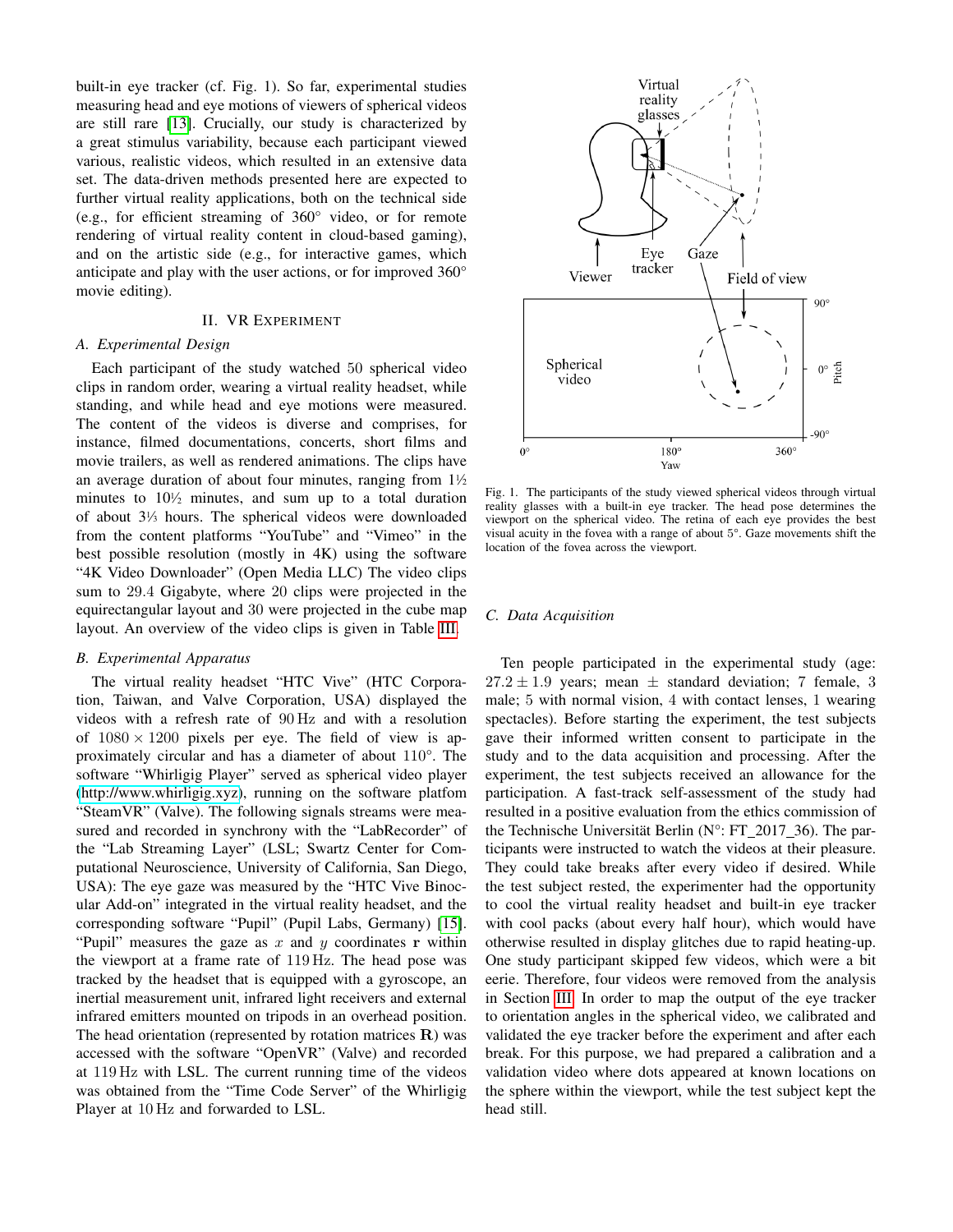#### III. FORECASTING THE VIEWPORT

<span id="page-2-0"></span>We follow two approaches to forecast the viewport: based on the recognition of patterns in individual head and gaze trajectories (Section [III-A\)](#page-2-1) and by exploiting user population statistics of these signals (Section [III-B\)](#page-3-0).

#### <span id="page-2-1"></span>*A. Forecasting changes in head orientation*

We anticipated how the head orientation changed within a time window  $[t_0, t_0 + \Delta t]$ . Past head and gaze information from an epoch  $[t_0 - w, t_0]$  are exploited to infer whether the future angular head translation  $\Delta\Phi$  during  $[t_0, t_0 + \Delta t]$  will surpass a threshold  $\Delta\Phi_c$  (cf. Fig. [2\)](#page-2-2).



<span id="page-2-2"></span>Fig. 2. Classification of head movements during  $[t_0, t_0 + \Delta t]$ , given past and present head and eye gaze trajectories (represented by discs and dots). We predicted if the non-directional angular translation ∆Φ of the viewport was likely to surpass a threshold  $\Delta\Phi_c$  within  $\Delta t$ .

For this purpose, we *a)* extracted statistical features from the head and gaze trajectories, *b)* applied a Support Vector Machine to classify if the head translation  $\Delta\Phi$  surpassed a threshold  $\Delta \Phi_c$  or not, and *c*) evaluated the predictive performance.

*a) Feature extraction:* First, we converted the head rotation matrices  $\mathbf{R}_t$  to quaternions  $\mathbf{q}_t$  for a lower dimensional representation and to be able to compute meaningful averages. Furthermore, the original multimodal data were measured in synchrony but not necessarily at the same time. To obtain measurements sampled regularly at equidistant time points, we resampled the recorded head and eye gaze trajectories to a frequency of 100 Hz. The data were binned into intervals of 0.01 s for which the head orientation quaternion average and the gaze point average were computed. The quaternions were averaged using the Spherical Linear Interpolation (SLERP) equation for two quaternions  $\mathbf{q}_1, \mathbf{q}_2$  [\[16\]](#page-6-9):

<span id="page-2-3"></span>
$$
SLERP(\mathbf{q}_1, \mathbf{q}_2, \alpha) = \mathbf{q}_1(\mathbf{q}_1^{-1}\mathbf{q}_2)^{\alpha} \tag{1}
$$

with a weight  $\alpha \in [0, 1]$ . To average over a set of more than two quaternions  $\{q_1, q_2, \ldots q_N\}$  the *SLERP* equation is iterated:

Initialize 
$$
i := 0
$$

\nwhile  $i < N - 1$  do

\n $i < N - 1$ 

\n $\alpha := \frac{1}{i+1}$ 

\n $q_{i+1} := SLERP(\mathbf{q}_i, \mathbf{q}_{i+1}, \alpha)$ 

## end while

We then segmented the head and gaze trajectories into non-overlapping epochs of window length  $w$ , represented by quaternions  $\{q_1, q_2, \ldots, q_w\}$  and two dimensional gaze coordinates  $\{r_1, r_2, \ldots, r_w\}$ , respectively. We labeled each epoch with the actual translation  $\Delta\Phi$  of the viewport during the time interval  $[t_0, t_0 + \Delta t]$  and binarized the labels depending on whether the translation surpassed a threshold  $\Delta\Phi_c$ . Each epoch contains points on a trajectory recorded for one subject and one video, only. The following statistical features were computed and normalized to represent each epoch:

• Standard deviation of the gaze coordinates  $r_x$  and  $r_y$ 

$$
std_{\text{eye}x} = \sqrt{\frac{1}{w} \sum_{k=1}^{w} (r_{x,k} - \overline{r_x})^2}
$$
 (2)

$$
std_{\text{eye}y} = \sqrt{\frac{1}{w} \sum_{k=1}^{w} (r_{y,k} - \overline{r_y})^2}
$$
 (3)

• Autocorrelation of the gaze coordinates  $r_x$  and  $r_y$ 

$$
\text{aucorr}_{\text{eye}x}(\tau) = \frac{\sum_{i=1}^{w-\tau} (r_{x,k} - \overline{r_x})(r_{x,k+\tau} - \overline{r_x})}{\sum_{i=1}^{w} (r_{x,k} - \overline{r_x})^2} \tag{4}
$$

$$
\text{aucorr}_{\text{eye}y}(\tau) = \frac{\sum_{i=1}^{w-\tau} (r_{y,k} - \overline{r_y})(r_{y,k+\tau} - \overline{r_y})}{\sum_{i=1}^{w} (r_{y,k} - \overline{r_y})^2} \tag{5}
$$

• Root-mean-square of Euclidean distances  $dr_k$  of successive gaze points  $r_t$ ,  $r_{t+1}$ 

$$
rmss d_{eye} = \sqrt{\frac{1}{w - 1} \sum_{k=1}^{w - 1} dr_k^2}
$$
 (6)

$$
\mathrm{d}r_k = \|\mathbf{r}_{k+1} - \mathbf{r}_k\| \tag{7}
$$

• Standard deviation of Euclidean distances between successive gaze points  $dr_t$ 

$$
\text{stdd}_{\text{eye}} = \sqrt{\frac{1}{w-1} \sum_{k=1}^{w-1} \left( \text{d}r_k - \overline{\text{d}r_k} \right)}
$$
(8)

• Root-mean-square of angular displacement  $dq_k$  between successive head orientations  $\mathbf{q}_t, \mathbf{q}_{t+1}$ 

$$
rmsd_{head} = \sqrt{\frac{1}{w-1} \sum_{k=1}^{w-1} dq_k^2}
$$
 (9)

$$
\mathrm{d}q_k = 2\arccos\left(\mathbf{q}_k \cdot \mathbf{q}_{k+1}\right) \tag{10}
$$

• Standard deviation of angular distances between successive head orientations  $dq_t$ 

$$
std_{head} = \sqrt{\frac{1}{w-1} \sum_{k=1}^{w-1} (dq_k - \overline{dq_k})}
$$
 (11)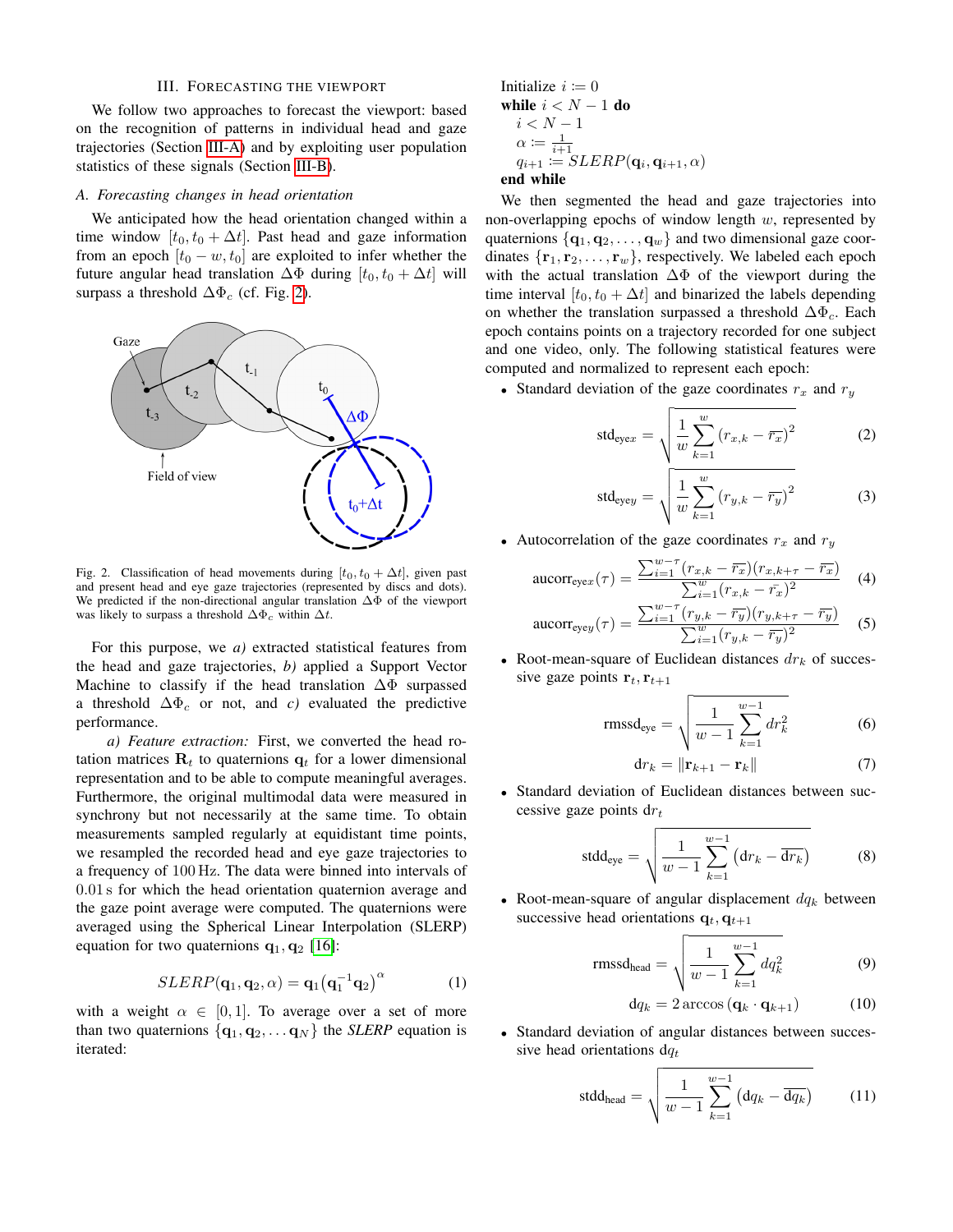The time lag  $\tau$  is chosen as 50 ms.

We aimed for a straightforward collection of features. Regarding the gaze coordinates, we hypothesized that the standard deviation and autocorrelation for each direction capture the relevant information for future head movements. As the representation of the head orientation is more complex, we chose two simple features based on angluar displacement between successive points and also added these for the Euclidean distances between gaze points. These measures, among others, were also employed to classify heartbeat time series using Support Vector Machines [\[17\]](#page-6-10).

*b) Classification with a SVM:* We trained a linar SVM to classify the binary labeled epochs represented by the eight statistical features described above.

*c) Evaluation:* We evaluated the predictive performance of the SVM by the Area Under the Curve of Receiver Operating Characteristics (AUC ROC) and by precision (fraction of the number of truly positive classified instances and the number of positive classified instances) in two grouped 5 fold cross validations (CV). For the first CV, we partitioned the epochs into 5 non-overlapping folds grouped by subjects (2 subjects per fold). For the second CV, we partitioned the epochs into 5 folds grouped by videos (10 videos per fold).

## <span id="page-3-0"></span>*B. Forecasting the viewport from population statistics*

In a second line of research, we applied several regression models to predict one subject's head orientation at every time point of each video based on the head of other viewers (cf. Fig [3\)](#page-3-1). The recorded data went through a processing pipe line of *a)* feature extraction, *b)* regression of the head orientation and *c)* and evaluation of the predictive performance in a leaveone-out cross validation.



<span id="page-3-1"></span>Fig. 3. Predicting the head pose of one viewer (blue circle) at a given time point from the head poses of all other viewers (illustrated by shaded discs). In this illustration, the black dashed circle represents the actual head pose of the viewer at this time point of the video.

*a) Feature extraction:* We re-sampled the head orientation trajectories and the video time series with a much larger bin size of 1 s and an inter-bin interval of 0.5 s. We assigned the head orientation  $q_{t,i,j}$  as a label to a time point t for each video  $i$  and each subject  $j$ . The features of this time point t are the head orientations  $\{q_{t,i,k}\}\$  of other subjects  $k \neq j$ watching the same video  $i$ .

*b) Regression:* We used linear regression [\[18\]](#page-6-11), linear support vector regression [\[19\]](#page-6-12) and multilayer perceptron regression [\[20\]](#page-6-13) to map the head orientation of other viewers to the head orientation of one subject for a time point in a video. As a baseline for comparison, we simply averaged the head orientations of other viewers to estimate the head orientation of the subject under consideration using the SLERP equation [1](#page-2-3) (AVRG). Parameters for the models were set as follows:

- Linear regression (LR): ordinary least squares with intercept term
- Linear support vector regression (LSVR): epsiloninsensitive loss function ( $\epsilon = 0$ ), crossing penalty parameter  $C$  set to 1, intercept calculated, each quaternion element predicted separately (SVR does not allow for multidimensional targets)
- Multilayer perceptron regression (MLPR): one hidden layer with 100 units, ReLu activation function for hidden layer units, no activation function for the output

*c) Evaluation:* The trajectories corresponding to one video were held out and served for testing the predictive performance. The data of all other videos were used for training the regressor. In a leave-one-out cross-validation scheme, feature extraction, regression and evaluation were repeated such that the data of each participant and video were assigned to the test set once (see Fig. [4](#page-3-2) for a graphical explanation). The predicted head orientations obtained from the regressors were divided by their norms as quaternions are of unit length. These predictions were then evaluated by their geodesic distance to the measured head orientations. The geodesic distance  $d$  (GD) between two quaternions  $q_1$  and  $q_2$  was calculated as [\[21\]](#page-6-14)

$$
d = \arccos\left(2(\mathbf{q}_1 \cdot \mathbf{q}_2) - 1\right)
$$

To give an intuition, the geodesic distance is the distance between two head orientations as they are mapped onto a unit sphere. It ranges from 0 to  $\pi$ , since  $\pi$  is the distance between two points on the sphere that are exactly opposite to each other (e.g. north and south poles). When comparing the distance of a head orientation and its prediction, the chance level is thus considered to be  $\pi/2$ , as this is the expected difference between two points randomly picked on a sphere.



<span id="page-3-2"></span>Fig. 4. Example partitioning of the dataset for one step of leave-one-out CV. This procedure is repeated (#subjects  $\times$  #videos) times, with each subjectvideo pair i, j as test labels once. Each tile i, j refers to a time series  $\{q_{t,i,j}\}$ .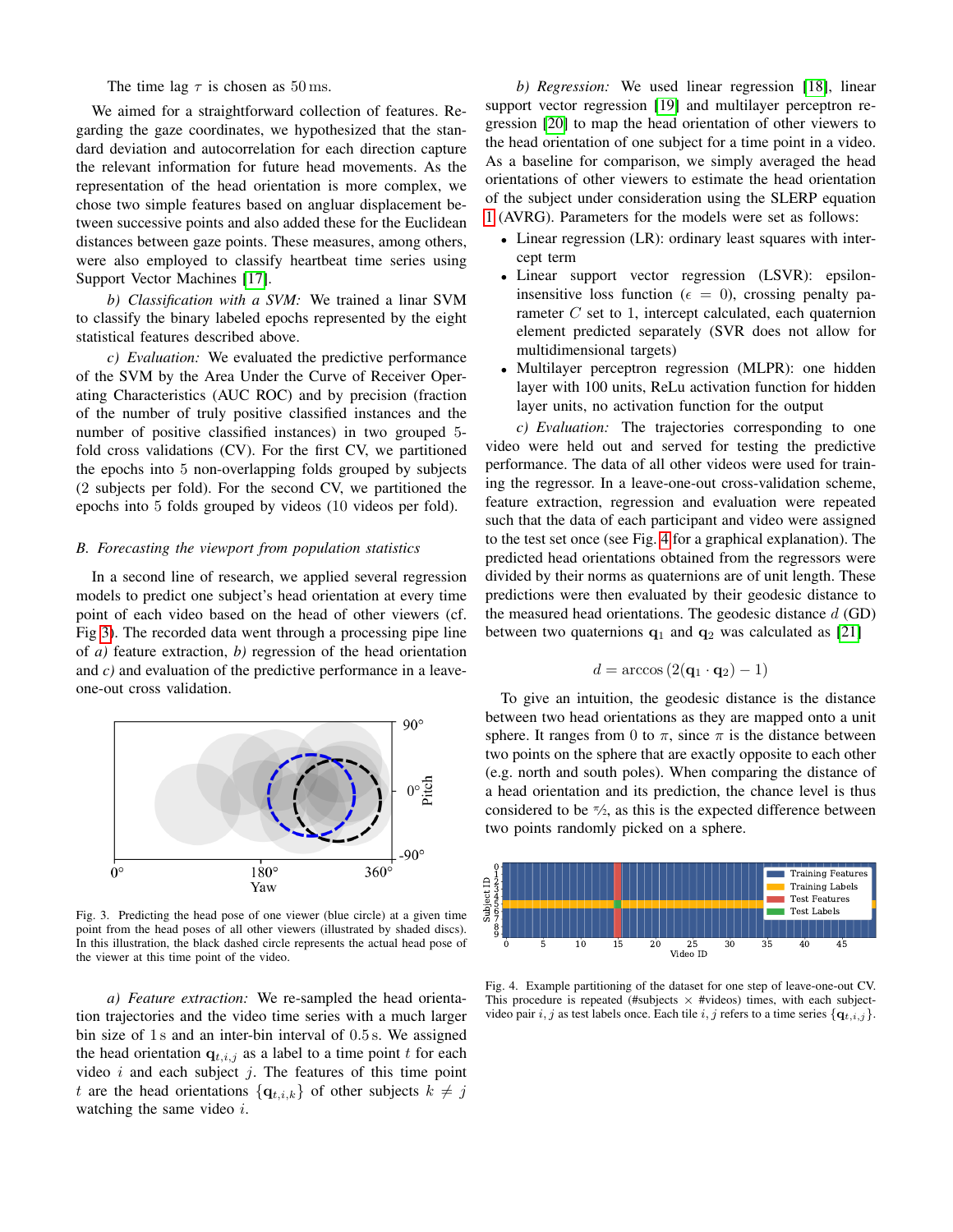#### IV. RESULTS

## *A. Forecasting changes in head orientation*

*a) Statistical features:* The trajectories were split into 113 630 epochs of length  $w = 1000$  ms. We labeled the epochs in nine different ways by chosing  $\Delta t$  in [250 ms, 500 ms, 1000 ms] and  $\Delta\Phi_c$  in [5°, 10°, 20°]. The class ratios, i.e. the fraction of epochs, for which the translation  $\Delta\Phi$ during the time interval  $[t_0, t_0 + \Delta t]$  exceeds the threshold  $\Delta\Phi_c$ , are depicted in Table [I](#page-4-0) for the nine scenarios.

<span id="page-4-0"></span>TABLE I CLASS RATIOS (FRACTION OF EPOCHS, FOR WHICH THE HEAD ORIENTATION  $\Delta \Phi$  surpassed  $\Delta \Phi_c$  during  $[t_0,t_0+\Delta t]$ ) for nine DIFFERENT SETS OF EPOCHS

| $\Delta\Phi_c$ |                     | $\Delta t$          |                      |
|----------------|---------------------|---------------------|----------------------|
|                | $250 \,\mathrm{ms}$ | $500 \,\mathrm{ms}$ | $1000 \,\mathrm{ms}$ |
| $5^{\circ}$    | 0.41                | 0.58                | 0.74                 |
| $10^{\circ}$   | 0.22                | 0.418               | 0.59                 |
| $20^{\circ}$   | 0.06                | 0.74                | 0.40                 |

To give an overview of how much the single features of the 8 dimensional feature vector differ between the classes, Table [II](#page-5-0) lists the results  $T_1$  of a two-sample Kolmogorov-Smirnov (K-S) test [\[22\]](#page-6-15) for each feature for all scenarios with *n* positive and *m* negative instances. If  $T_1 > 1.63 \sqrt{\frac{n+m}{nm}}$ the null-hypothesis that the two samples are drawn from the same distribution is neglected at the significance level of  $\alpha = 0.005$  [\[22\]](#page-6-15). This is the case for all features for all scenarios ( $\Delta t$ ,  $\Delta \Phi_c$ ). The head trajectory based features rmssdhead and stddhead show the highest K-S statistic for all scenarios. Among the gaze trajectory based features, the standard deviation of the gaze  $x$  coordinate has the highest K-S statistic. Thus, past head movements seem to be more relevant for future head movements but past gaze trajectories are still informative.

*b) Performance of a linear SVM:* The performance of a linear SVM with penalty parameter  $C = 1$  is tested in two 5-fold cross validations (CV) grouped by subjects and videos, respectively (cf. Section [III-A\)](#page-2-1).

We report the mean CV test scores with standard deviation in Fig. [5.](#page-4-1) The predictions of the model show a higher AUC ROC the smaller the time horizon  $\Delta t$  and the higher the head translation threshold  $\Delta\Phi_c$ . With smaller  $\Delta t$ , the classification task becomes easier, since the model has to make inferences about a smaller amount of time in the future. Larger head translations are apparently preceded by head and gaze movements whose statistical properties are more distinct from a stationary head state.

The highest precisions are achieved for the scenarios (250 ms, 5°), (500 ms, 10°) and (1000 ms, 20°). For (1000 ms, 5°) the precision equals the class ratio (cf. Table [I\)](#page-4-0), implying that the SVM classifies all instances as positive. The precision is very low for  $(250 \,\text{ms}, 20^{\circ})$ . The reason is most likely rooted in the low class ratio of only 6% for this scenario



<span id="page-4-1"></span>Fig. 5. Performance of a linear SVM with penalty parameter  $C = 1$  measured by the mean test AUC ROC (upper row) and precision (lower row) across a grouped 5-fold cross validation with standard deviation. Left column: CV grouped by subjects, e.g. the SVM was trained on the data of 8 subjects and tested on the remaining data of 2 subjects. Right column: grouping by videos, e.g. the training set involved epochs from 40 videos and the test set epochs from the remaining 10 videos.

#### (cf. Table [I\)](#page-4-0).

Overall, AUC ROC and precision, are higher in the subject grouped CV than in the video grouped one. This implies that generalization works better across subjects than across videos and that the reactions to the videos are distinct for each video.

#### *B. Forecasting the viewport from population statistics*

We report the average geodesic distance between predicted and actual head orientations for all models per video and in a grand average over all videos (Fig. [6\)](#page-5-1). All predictions are above the chance level of  $0.5 \pi$ . Simple averaging (AVGR) achieved reasonable geodesic distances that are not outperformed by the regression models MLPR, LSVR and LR. Across all videos, MLPR performs slightly worse than the other models, which perform similarly. Regarding the grand

model averages, only the LSVR yields slightly better results than the toy model AVRG. For the videos 12, 28 and 29 our approach worked significantly better than for the other videos. These videos were produced in a way that most of the relevant information is at the center orientation.

#### V. DISCUSSION

We compiled a dataset of head and gaze trajectories of VR users watching a broad variety of 360° videos. Using this data, we followed two approaches to investigate the ability of machine learning models to forecast the viewport to help optimize VR rendering and transmission.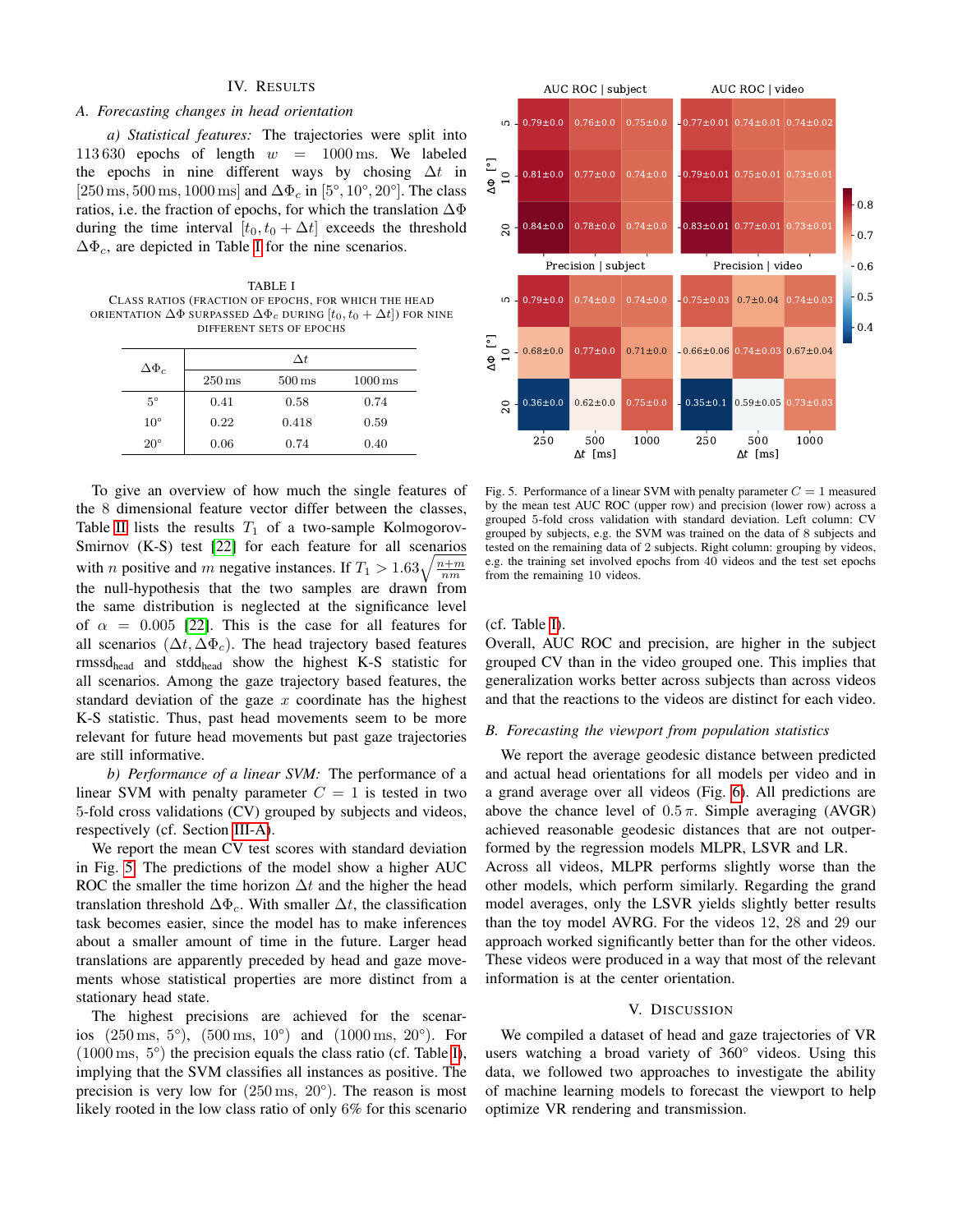#### TABLE II

<span id="page-5-0"></span>TEST STATISTIC  $T_1$  OF A TWO-SAMPLE KOLMOGOROV-SMIRNOV TEST FOR EACH FEATURE EXTRACTED FROM THE LABELED EPOCHS WITH PARAMETERS  $\Delta t$  in [250 ms, 500 ms, 1000 ms] and  $\Delta\Phi_c$  in [5°, 10°, 20°] with  $n$  positive and  $m$  negative instances. If  $T_1>1.63\sqrt{\frac{n+m}{nm}},$  the NULL-HYPOTHESIS THAT THE SAMPLES FROM THE TWO CLASSES ARE DRAWN FROM THE SAME DISTRIBUTION CAN BE NEGLECTED AT THE SIGNIFICANCE LEVEL OF  $\alpha = 0.005$ . It is  $1.63\sqrt{\frac{n+m}{nm}} = 0.01$  for all scenarios, except for  $(250 \text{ ms}, 20^{\circ})$  where  $1.63\sqrt{\frac{n+m}{nm}} = 0.02$ . The KOLMOGOROV-SMIRNOV TEST IMPLIES THAT THE (UNIVARIATE) FEATURE SAMPLES FROM THE TWO CLASSES ARE DRAWN FROM DISTINCT DISTRIBUTIONS FOR ALL SCENARIOS (AS INDICATED BY BOLD FONT).

| $\Delta t$ [ms]         |      | 250  |      |      | 500  |      |      | 1000 |      |
|-------------------------|------|------|------|------|------|------|------|------|------|
| $\Delta\Phi_c$ [°]      | 5    | 10   | 20   | 5    | 10   | 20   | 5    | 10   | 20   |
| $\arccor_{\text{even}}$ | 0.04 | 0.04 | 0.04 | 0.05 | 0.04 | 0.04 | 0.07 | 0.05 | 0.04 |
| aucorr <sub>even</sub>  | 0.04 | 0.03 | 0.06 | 0.05 | 0.04 | 0.03 | 0.06 | 0.05 | 0.04 |
| $rmss$ d <sub>eve</sub> | 0.16 | 0.16 | 0.18 | 0.15 | 0.14 | 0.14 | 0.15 | 0.13 | 0.12 |
| $rmss d_{head}$         | 0.48 | 0.45 | 0.43 | 0.50 | 0.45 | 0.41 | 0.53 | 0.47 | 0.41 |
| $std_{\text{ever}}$     | 0.24 | 0.24 | 0.26 | 0.24 | 0.22 | 0.21 | 0.23 | 0.21 | 0.18 |
| $std_{eyey}$            | 0.17 | 0.15 | 0.14 | 0.17 | 0.15 | 0.13 | 0.17 | 0.15 | 0.12 |
| stdd <sub>eye</sub>     | 0.18 | 0.17 | 0.19 | 0.17 | 0.15 | 0.15 | 0.16 | 0.14 | 0.13 |
| stddhead                | 0.48 | 0.44 | 0.42 | 0.50 | 0.45 | 0.41 | 0.53 | 0.46 | 0.41 |
| $n+m$<br>$1.63_1$<br>nm | 0.01 | 0.01 | 0.02 | 0.01 | 0.01 | 0.01 | 0.01 | 0.01 | 0.01 |



<span id="page-5-1"></span>Fig. 6. Comparison of model predictions with head orientations of other subjects as input. Dots indicate individual subject-video pairings, while diamonds indicate subject group averages for a given model. Numbers in the legend indicate the grand average performance of each model. AVRG: Average using the SLERP method. MLPR: Multilayer Perceptron Regression. LSVR: Linear Support Vector Regression. LR: Linear Regression.

First, we applied SVMs to forecast changes in head orientation for different scenarios. We measured their performance by AUC ROC and precision in different cross validation schemes. AUC ROC scores show how well the classifier can distinguish between the two classes of epochs. The scores (cf. Fig. [5\)](#page-4-1) reflect the difficulty of the task and decrease with a longer prediction horizon  $\Delta t$  and a smaller translation threshold  $\Delta\Phi_c$ . With AUC ROC ranging from 0.73 to 0.84 for the different scenarios, the classifier reached good results in distinguishing thresholded head translations. Precision is a meaningful measure with regards to an application in viewport adaptive rendering as it states the probability that the head translation will indeed surpass the threshold given that the classifier predicts so. Even for the longest prediction horizon of  $\Delta t = 1000 \,\text{ms}$  in our test, we observed a good precision of 0.67 to 0.75. Further preprocessing of the gaze data, i.e. the

extraction of saccades with a duration of 100-150 ms (cf. [\[23\]](#page-6-16)) and tracking motions might improve our scheme. With the results of the current approach as a proof of concept, we aim to train a recurrent neural network (RNN) like a LSTM RNN directly on the head and gaze signal to classify or regress future head movements.

Second, we attempted to predict the viewport of subjects given head orientations from other subjects, using a variety of simple regression methods. The fact that we achieved predictive performance above chance level having a very small sample size of ten subjects, promises that predicting salience patterns of a viewer using information of other viewers is possible. In the video streaming practice, the viewer size is expected to be much larger (than ten), which is likely to enhance our approach and allow for for sophisticated regression algorithms.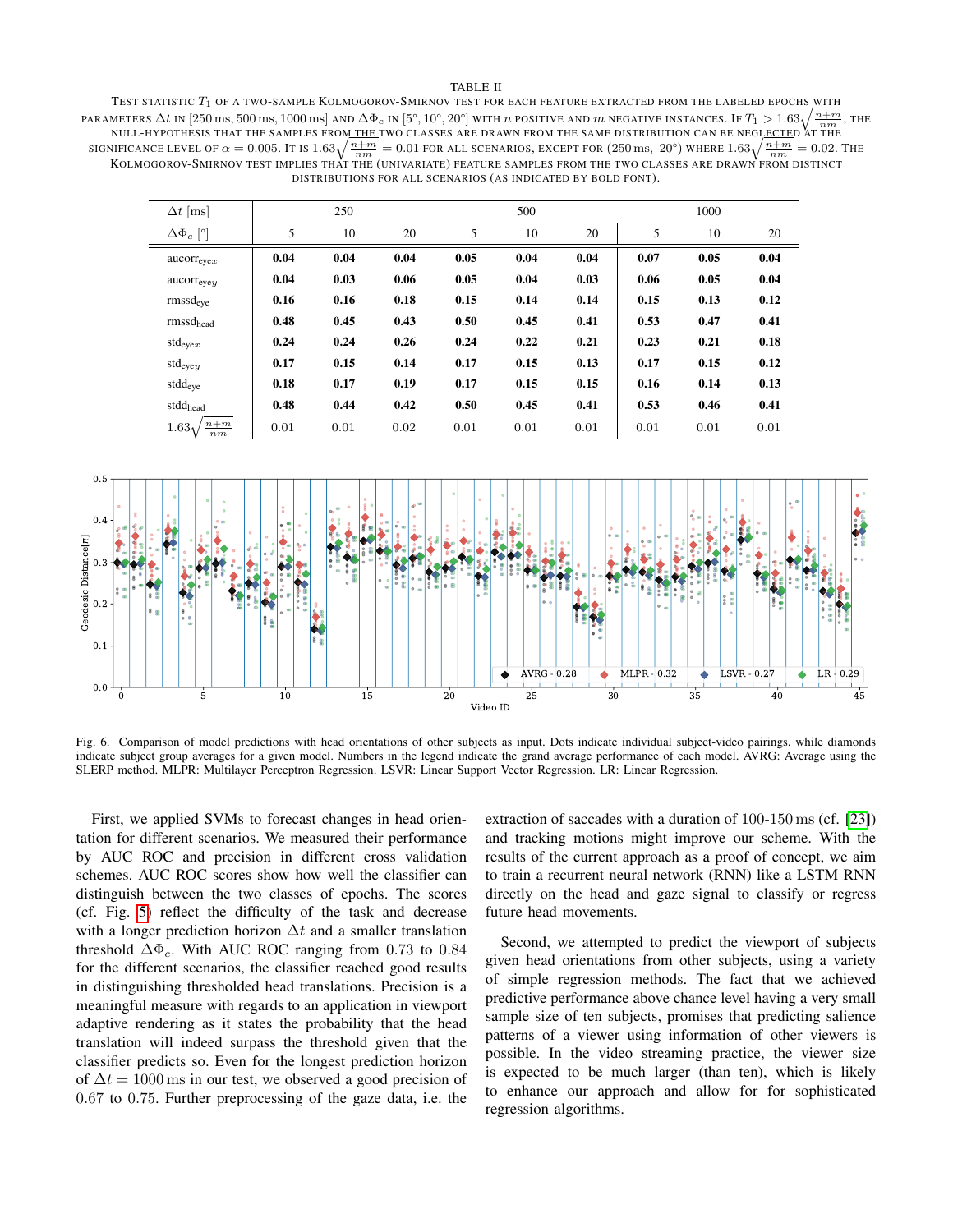In conclusion, with our approach, we have developed a simple model to forecast the viewport in a spherical video, independent of any content information like video frames or sound, that shows a high predictive performance and might be applied for more efficient 360° video streaming.

#### **REFERENCES**

- <span id="page-6-0"></span>[1] A. Serrano, V. Sitzmann, J. Ruiz-Borau, G. Wetzstein, D. Gutierrez, and B. Masia, "Movie editing and cognitive event segmentation in virtual reality video," *ACM Trans. Graph.*, vol. 36, pp. 47:1–47:12, July 2017. [doi: 10.1145/3072959.3073668.](https://doi.org/10.1145/3072959.3073668)
- <span id="page-6-1"></span>[2] H. Hu, Y. Lin, M. Liu, H. Cheng, Y. Chang, and M. Sun, "Deep 360 pilot: Learning a deep agent for piloting through 360° sports video," *arXiv preprint*, vol. abs/1705.01759, 2017. [http://arxiv.org/abs/1705.01759.](http://arxiv.org/abs/1705.01759)
- <span id="page-6-2"></span>[3] Y. Bao, H. Wu, T. Zhang, A. A. Ramli, and X. Liu, "Shooting a moving target: Motion-prediction-based transmission for 360-degree videos," in *2016 IEEE International Conference on Big Data (Big Data)*, pp. 1161– 1170, Dec 2016. [doi: 10.1109/BigData.2016.7840720.](https://doi.org/10.1109/BigData.2016.7840720)
- [4] Yanan Bao, Huasen Wu, A. A. Ramli, Bradley Wang, and Xin Liu, "Viewing 360 degree videos: Motion prediction and bandwidth optimization," in *2016 IEEE 24th International Conference on Network Protocols (ICNP)*, pp. 1–2, Nov 2016. [doi: 10.1109/ICNP.2016.7784458.](https://doi.org/10.1109/ICNP.2016.7784458)
- [5] Y. Bao, T. Zhang, A. Pande, H. Wu, and X. Liu, "Motionprediction-based multicast for 360-degree video transmissions," in *2017 14th Annual IEEE International Conference on Sensing, Communication, and Networking (SECON)*, pp. 1–9, June 2017. [doi: 10.1109/SAHCN.2017.7964928.](https://doi.org/10.1109/SAHCN.2017.7964928)
- [6] L. Xie, Z. Xu, Y. Ban, X. Zhang, and Z. Guo, "360ProbDASH: Improving QoE of 360 Video Streaming Using Tile-based HTTP Adaptive Streaming," in *Proceedings of the 25th ACM International Conference on Multimedia*, MM '17, (New York, NY, USA), pp. 315–323, ACM, 2017. [doi: 10.1145/3123266.3123291.](https://doi.org/10.1145/3123266.3123291)
- [7] S. Xie, Q. Shen, Y. Xu, Q. Qian, S. Wang, Z. Ma, and W. Zhang, "Viewport adaptation-based immersive video streaming: Perceptual modeling and applications," *arXiv preprint*, vol. abs/1802.06057, 2018. [http://arxiv.org/abs/1802.06057.](http://arxiv.org/abs/1802.06057)
- [8] F. Qian, L. Ji, B. Han, and V. Gopalakrishnan, "Optimizing 360 video delivery over cellular networks," in *Proceedings of the 5th Workshop on All Things Cellular: Operations, Applications and Challenges*, ATC '16, (New York, NY, USA), pp. 1–6, ACM, 2016. [doi: 10.1145/2980055.2980056.](https://doi.org/10.1145/2980055.2980056)
- [9] A. Ghosh, V. Aggarwal, and F. Qian, "A rate adaptation algorithm for tile-based 360-degree video streaming," *arXiv*, vol. abs/1704.08215, 2017. [http://arxiv.org/abs/1704.08215.](http://arxiv.org/abs/1704.08215)
- <span id="page-6-3"></span>[10] C.-L. Fan, J. Lee, W.-C. Lo, C.-Y. Huang, K.-T. Chen, and C.- H. Hsu, "Fixation prediction for 360°; video streaming in headmounted virtual reality," in *Proceedings of the 27th Workshop on Network and Operating Systems Support for Digital Audio and Video*, NOSSDAV'17, (New York, NY, USA), pp. 67–72, ACM, 2017. [doi: 10.1145/3083165.3083180.](https://doi.org/10.1145/3083165.3083180)
- <span id="page-6-4"></span>[11] P. Lungaro, R. Sjberg, A. J. F. Valero, A. Mittal, and K. Tollmar, "Gazeaware streaming solutions for the next generation of mobile VR experiences," *IEEE Transactions on Visualization and Computer Graphics*, vol. 24, pp. 1535–1544, April 2018. [doi: 10.1109/TVCG.2018.2794119.](https://doi.org/10.1109/TVCG.2018.2794119)
- <span id="page-6-5"></span>[12] A. Patney, J. Kim, M. Salvi, A. Kaplanyan, C. Wyman, N. Benty, A. Lefohn, and D. Luebke, "Perceptually-based foveated virtual reality," in *ACM SIGGRAPH 2016 Emerging Technologies*, SIG-GRAPH '16, (New York, NY, USA), pp. 17:1–17:2, ACM, 2016. [doi: 10.1145/2929464.2929472.](https://doi.org/10.1145/2929464.2929472)
- <span id="page-6-6"></span>[13] Y. Xu, Y. Dong, J. Wu, Z. Sun, Z. Shi, J. Yu, and S. Gao, "Gaze prediction in dynamic 360 immersive videos," in *2018 IEEE/CVF Conference on Computer Vision and Pattern Recognition*, pp. 5333– 5342, June 2018. [doi: 10.1109/CVPR.2018.00559.](https://doi.org/10.1109/CVPR.2018.00559)
- <span id="page-6-7"></span>[14] S. Petrangeli, G. Simon, and V. Swaminathan, "Trajectory-based viewport prediction for 360-degree virtual reality videos," in *2018 IEEE International Conference on Artificial Intelligence and Virtual Reality (AIVR)*, pp. 157–160, Dec 2018. [doi: 10.1109/AIVR.2018.00033.](https://doi.org/10.1109/AIVR.2018.00033)
- <span id="page-6-8"></span>[15] M. Kassner, W. Patera, and A. Bulling, "Pupil: An open source platform for pervasive eye tracking and mobile gaze-based interaction," in *Proceedings of the 2014 ACM International Joint Conference on Pervasive and Ubiquitous Computing: Adjunct Publication*, UbiComp

'14 Adjunct, (New York, NY, USA), pp. 1151–1160, ACM, 2014. [doi: 10.1145/2638728.2641695.](http://doi.acm.org/10.1145/2638728.2641695)

- <span id="page-6-9"></span>[16] K. Shoemake, "Animating rotation with quaternion curves," *SIG-GRAPH Comput. Graph.*, vol. 19, pp. 245–254, July 1985. [doi: 10.1145/325165.325242.](https://doi.org/10.1145/325165.325242)
- <span id="page-6-10"></span>[17] A. Kampouraki, G. Manis, and C. Nikou, "Heartbeat time series classification with support vector machines," *IEEE Transactions on Information Technology in Biomedicine*, vol. 13, pp. 512–518, July 2009. [doi: 10.1145/325165.325242.](https://doi.org/10.1145/325165.325242)
- <span id="page-6-11"></span>[18] C. M. Bishop, *Pattern Recognition and Machine Learning (Information Science and Statistics)*. Berlin, Heidelberg: Springer-Verlag, 2006.
- <span id="page-6-12"></span>[19] A. J. Smola and B. Schölkopf, "A tutorial on support vector regression," *Statistics and Computing*, vol. 14, pp. 199–222, Aug. 2004. [doi: 10.1023/B:STCO.0000035301.49549.88.](https://doi.org/10.1023/B:STCO.0000035301.49549.88)
- <span id="page-6-13"></span>[20] S. Haykin, *Neural Networks: A Comprehensive Foundation*. Upper Saddle River, NJ, USA: Prentice Hall PTR, 1st ed., 1994.
- <span id="page-6-14"></span>[21] F. C. Park and B. Ravani, "Smooth invariant interpolation of rotations," *ACM Trans. Graph.*, vol. 16, pp. 277–295, July 1997. [doi: 10.1145/256157.256160.](http://doi.acm.org/10.1145/256157.256160)
- <span id="page-6-15"></span>[22] W. Conover, *Practical Nonparametric Statistics*. New York, NY, USA: John Wiley & Sons, 1971.
- <span id="page-6-16"></span>[23] B. Fischer and E. Ramsperger, "Human express saccades: extremely short reaction times of goal directed eye movements," *Experimental Brain Research*, vol. 57, pp. 191–195, Jan 1984. [doi: 10.1007/BF00231145.](https://doi.org/10.1007/BF00231145)